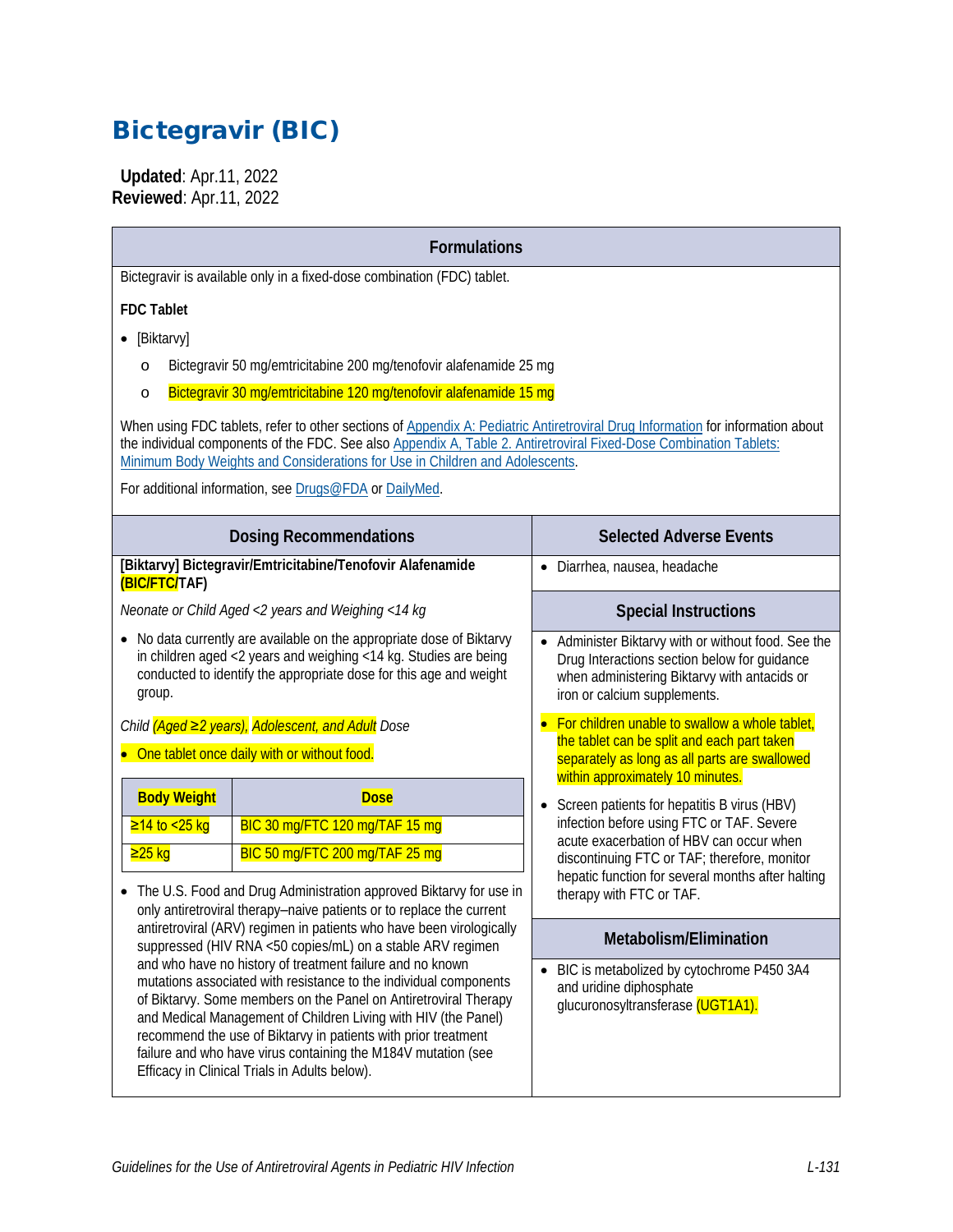| <b>Biktarvy Dosing in Patients with Hepatic</b><br>Impairment                                                                                                   |  |  |
|-----------------------------------------------------------------------------------------------------------------------------------------------------------------|--|--|
| Biktarvy is not recommended for use in<br>patients with severe hepatic impairment.                                                                              |  |  |
| <b>Biktarvy Dosing in Patients with Renal</b><br>Impairment                                                                                                     |  |  |
| Biktarvy is not recommended for use in<br>patients with estimated creatinine clearance<br><30 mL/min. See the product label for use in<br>patients on dialysis. |  |  |

## **Drug Interactions**

Additional information about drug interactions is available in the [Adult and Adolescent](https://clinicalinfo.hiv.gov/en/guidelines/adult-and-adolescent-arv/whats-new-guidelines)  [Antiretroviral Guidelines](https://clinicalinfo.hiv.gov/en/guidelines/adult-and-adolescent-arv/whats-new-guidelines) and the [HIV Drug Interaction Checker.](http://www.hiv-druginteractions.org/)

- *Metabolism:* Bictegravir (BIC) is a substrate of cytochrome P450 (CYP) 3A4 and uridine diphosphate glucuronosyltransferase (UGT) 1A1. TAF is a substrate of P-glycoprotein and UGT1A1. Coadministration of the fixed-dose combination (FDC) tablet bictegravir/emtricitabine/tenofovir alafenamide (BIC/FTC/TAF [Biktarvy]) and rifampin is **contraindicated.**[1,](#page-6-0)[2](#page-6-1)
- *Renal effects:* BIC is an inhibitor of organic cation transporter 2 and multidrug and toxin extrusion protein 1, so it decreases tubular secretion of creatinine. This increases serum creatinine and reduces estimated glomerular filtration rate (eGFR) with no change in glomerular function. Drugs that decrease renal function could reduce clearance of FTC.
- *Absorption:* Administering BIC concurrently with antacids lowers the plasma concentrations of BIC. This occurs because of the formation of complexes in the gastrointestinal tract and not because of changes in gastric pH. Chelation by high concentrations of divalent cations—such as iron—decreases absorption of integrase strand transfer inhibitors (INSTIs), including elvitegravir and BIC. For this reason, Biktarvy should be administered at least 2 hours before or 6 hours after antacids and supplements or multivitamins that contain iron, calcium, aluminum, magnesium, and/or zinc<sup>[3](#page-6-2)</sup> when Biktarvy is given on an empty stomach. Biktarvy and antacids or supplements that contain calcium or iron can be taken together with food.

## **Major Toxicities**

- *More common:* Diarrhea, nausea, headache. In two clinical trials, total bilirubin increased by up to 2.5 times the upper limit of normal in 12% of patients who received Biktarvy. In general, however, bilirubin increase was quite mild and did not lead to drug discontinuations in these trials.<sup>[2](#page-6-1)</sup> BIC may cause an increase in creatine kinase concentration. <mark>One patient out of 201 in a</mark> post-marketing observational study in adults experienced thrombocytopenia,<sup>4</sup> and one participant out of 100 in a prospective cohort study in children and adolescents experienced insomnia/anxiety<sup>5</sup> leading to drug discontinuation. Weight gain has been reported in adults who were receiving Biktarvy (see [Table 15h. Lypodystrophies and Weight Gain\)](https://clinicalinfo.hiv.gov/en/guidelines/pediatric-arv/lipodystrophies-and-weight-gain).
- *Less common (more severe):* Severe immune reconstitution inflammatory syndrome may be more common with INSTIs than with other antiretroviral (ARV) agents.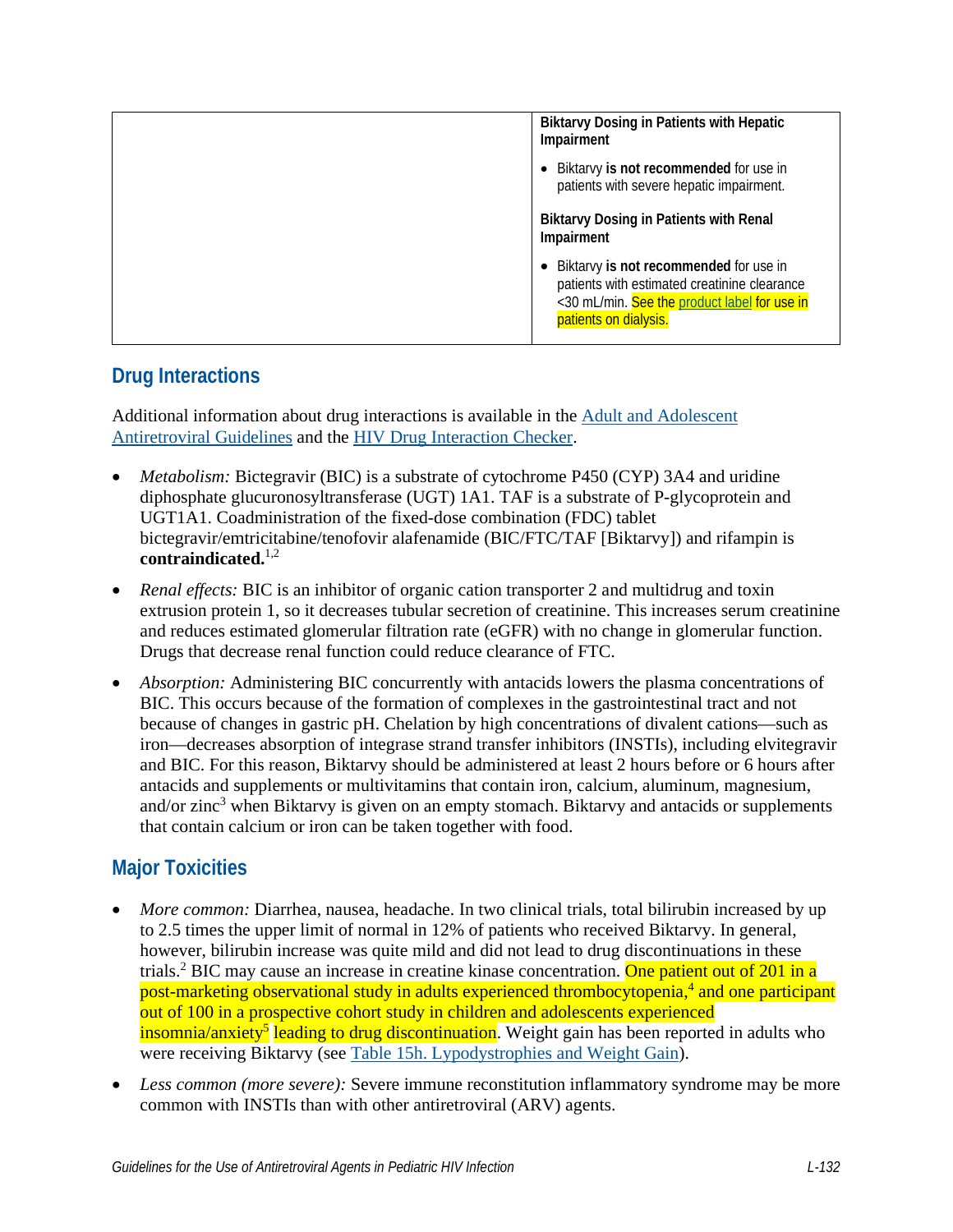#### **Resistance**

The International Antiviral Society–USA maintains a list of [HIV drug resistance mutations,](https://www.iasusa.org/resources/hiv-drug-resistance-mutations/) and the [Stanford University HIV Drug Resistance Database](http://hivdb.stanford.edu/DR/) offers a discussion of each mutation.

### **Pediatric Use**

## *Approval*

BIC, available as part of the FDC tablet Biktarvy, containing BIC 50 mg/FTC 200 mg/TAF 25 mg, was approved by the U.S. Food and Drug Administration (FDA) in 2018 for use in adults and in 2019 for use in children or adolescents weighing  $\geq$ 25 kg. Biktarvy, containing BIC 30 mg/FTC 120 mg/TAF 15 mg was approved by the FDA in 2021 for use in children aged  $\geq 2$  years and weighing  $\geq$ 14 to  $\leq$ 25kg. Biktarvy is FDA approved for patients who have no ARV treatment history or to replace current ARV regimens in patients who have been virologically suppressed (HIV RNA <50 copies/mL) on a stable ARV regimen for at least 3 months, with no history of treatment failure and no known mutations associated with resistance to the individual components of the FDC.<sup>[2](#page-6-1)</sup> However, some Panel members recommend the use of Biktarvy in patients with prior treatment failure and who have virus containing the M184V mutation (see Efficacy in Clinical Trials in Adults below).

## *Efficacy in Clinical Trials in Adults*

In a short-term Phase 1 study, BIC monotherapy at doses of BIC 50 mg or BIC 100 mg was well tolerated. Three out of eight participants in both of these dosing groups achieved HIV RNA <50 copies/mL within 11 days.<sup>[6](#page-6-5)</sup> The efficacy (defined as viral load suppression to HIV RNA <50 copies/mL) and safety (as measured by the incidence of study drug discontinuation or death) of Biktarvy were similar to the efficacy and safety of comparator regimens in two Phase 3 randomized trials in treatment-naive adults. Viral load suppression occurred in 89% of participants who received coformulated BIC 50 mg/FTC 200 mg/TAF 25 mg ( $n = 320$ ) and in 93% of participants who received a regimen of dolutegravir (DTG) 50 mg plus FTC 200 mg plus TAF 25 mg (n = 325). Study drug discontinuation occurred in 1% of participants in both groups.

In a separate trial, viral load suppression occurred in 92% of participants who received  $BIC/FTC/TAF$  ( $n = 314$ ) and in 93% of participants who received coformulated abacavir 600 mg/dolutegravir 50 mg/lamivudine 300 mg (ABC/DTG/3TC) (n = 315). Study drug discontinuation was not reported for any of the participants who received BIC/FTC/TAF, although it did occur in 1% of participants who received ABC/DTG/3TC.<sup>[2](#page-6-1)[,7](#page-6-6)</sup> Studies that randomized virologically suppressed patients who were on stable ARV regimens to either continue their current regimens or switch to coformulated BIC/FTC/TAF have shown that BIC/FTC/TAF has similar safety and efficacy to existing regimens. Viral load suppression occurred in 94% of participants who were randomized to switch to BIC/FTC/TAF ( $n = 282$ ) and in 95% of participants who continued taking ABC/DTG/3TC ( $n = 281$ ). Study drug discontinuation was reported in 2% of participants who received BIC/FTC/TAF and 1% of participants who received ABC/DTG/3TC. Ninety-two percent of participants who were randomized to switch to BIC/FTC/TAF ( $n = 290$ ) achieved viral load suppression, whereas 89% of participants who continued receiving atazanavir-based or darunavirbased combination ARV regimens ( $n = 287$ ) achieved viral load suppression. Study drug discontinuation occurred in 1% of participants in both groups.<sup>2</sup>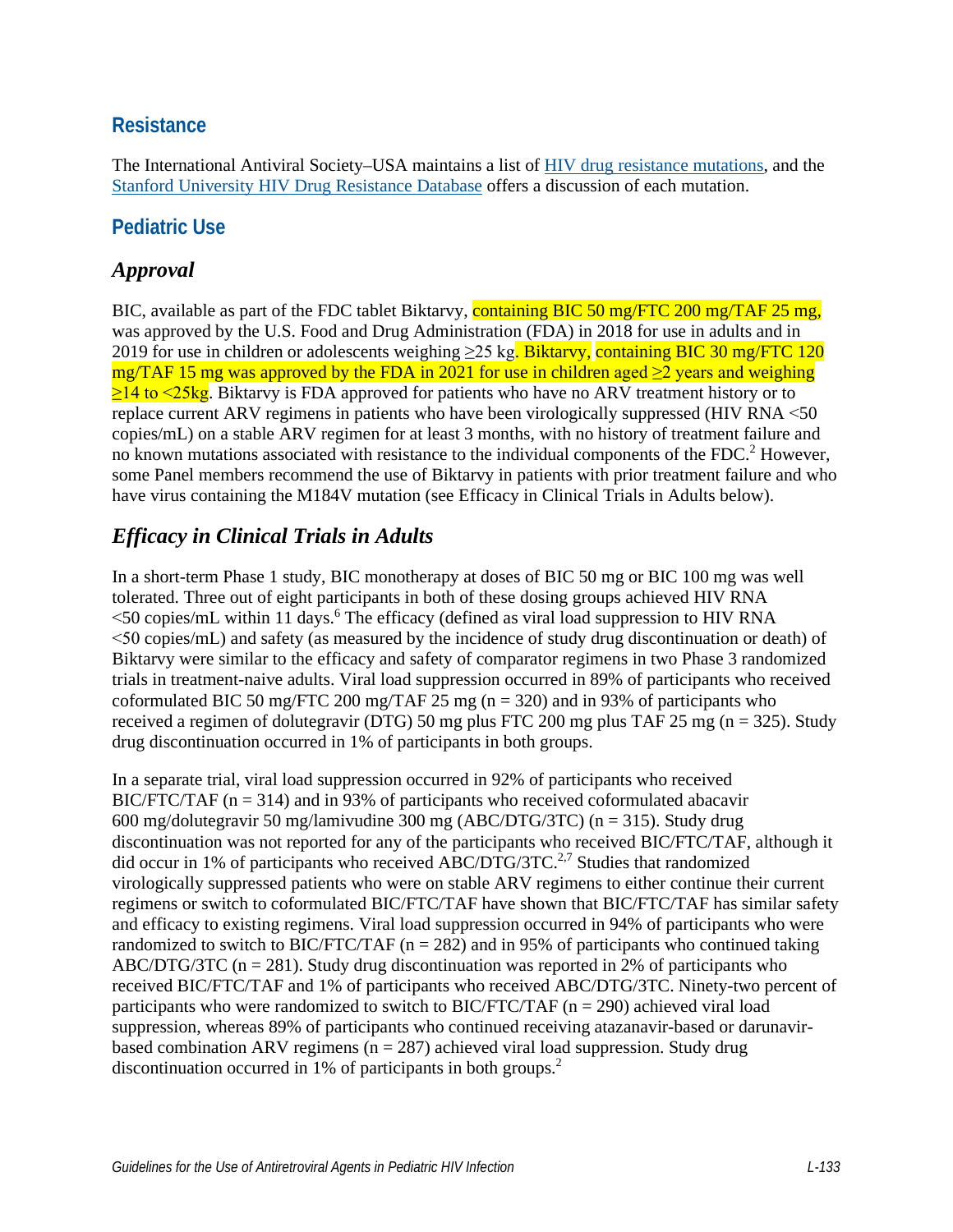Initial studies in participants switching to BIC/FTC/TAF from stable antiretroviral therapy (ART) required undetectable viral load for 3 or 6 months and no proven or presumed preexisting resistance to any of the components of BIC/FTC/TAF.<sup>[2,](#page-6-1)[8](#page-6-7)[,9](#page-6-8)</sup> Further analysis of data from these studies used proviral genotyping and showed presence of M184V/I mutation in 54 (10%) of 543 BIC/FTC/TAFtreated participants. Presence of this mutation did not affect viral load suppression, with Week 48 HIV RNA <50 copies/mL in 52 (96%) of 54 participants with archived M184V/I mutations compared with Week 48 HIV RNA <50 copies/mL in 561 (98%) of 570 participants without the mutation[.10](#page-6-9) A study to measure the effect of preexisting nucleoside reverse transcriptase inhibitor (NRTI) mutations on virologic outcome in participants switching from a stable regimen to BIC/FTC/TAF showed Week 48 HIV RNA <50 copies/mL in 223 (94%) of 237 participants without M184V/I resistance and in 42 (89%) of 47 participants with M184V/I mutations at baseline.<sup>[11,](#page-7-0)[12](#page-7-1)</sup> At Week 48, HIV RNA <50 copies/mL was maintained in 199 (93%) of 213 participants with no NRTI resistance mutation and in 66 (93%) of 71 participants with any NRTI resistance mutation, including K65R/E/N, any number of thymidine analogue mutations (M41L, D67N, K70R, L210W, T215F/Y, and K219Q/E/R/N), T69 insertions, T69D, K70E/G/M/Q/S/T, L74I/V, V75A/S/M/T, Y115F, Q151M, or M184V/ $I<sup>11</sup>$  That study required preenrollment virologic suppression for 6 months in those with suspected NRTI resistance and  $3$  months for those without suspected NRTI resistance.<sup>11</sup> In practice, Panel members have used BIC/FTC/TAF even in patients with detectable viral load, prior ARV failure, or preexisting NRTI mutations; this is based on the premise that the ability to simplify multi-pill or multi-dose regimens to a single small pill, once daily, can overcome potential resistance barriers with definite adherence benefits. $^{13}$ 

### *Pharmacokinetics*

Pharmacokinetic (PK) studies of Biktarvy containing BIC 50 mg, have been performed in adults, adolescents aged 12 years to <18 years who weigh  $\geq$ 35 kg, and children aged 6 years to <12 years who weigh ≥25 kg. PK studies of "low-dose" Biktarvy, which contains BIC 30 mg, have been performed in children aged  $\geq$ 2 years weighing [14](#page-7-3) to <25 kg.<sup>14</sup> These studies show a higher BIC  $maximum$  serum concentration ( $C_{max}$ ) in the younger cohorts than in the older cohorts, perhaps because the administered dose is higher on a mg/kg basis (see Table A below). The lower trough serum concentration  $(C_{tau})$  and higher  $C_{max}$  in the younger age/lower body weight cohorts suggest more rapid clearance in children and adolescents than in adults. In the cohorts with body weight<sup>14</sup> $\geq$ 14 [t](#page-6-4)o <25 kg and body weight<sup>5</sup>  $\geq$ 35 kg, there is a lower geometric mean ratio when C<sub>tau</sub> is compared to adult values, and the lower 90% confidence interval suggests that some patients have quite rapid clearance (see Table B below). These PK observations raise the concern that some of the patients in the youngest age/lowest body weight cohorts may experience suboptimal trough concentrations, which may lead to less "pharmacologic forgiveness" in persons with lower adherence (see Table B below). $15$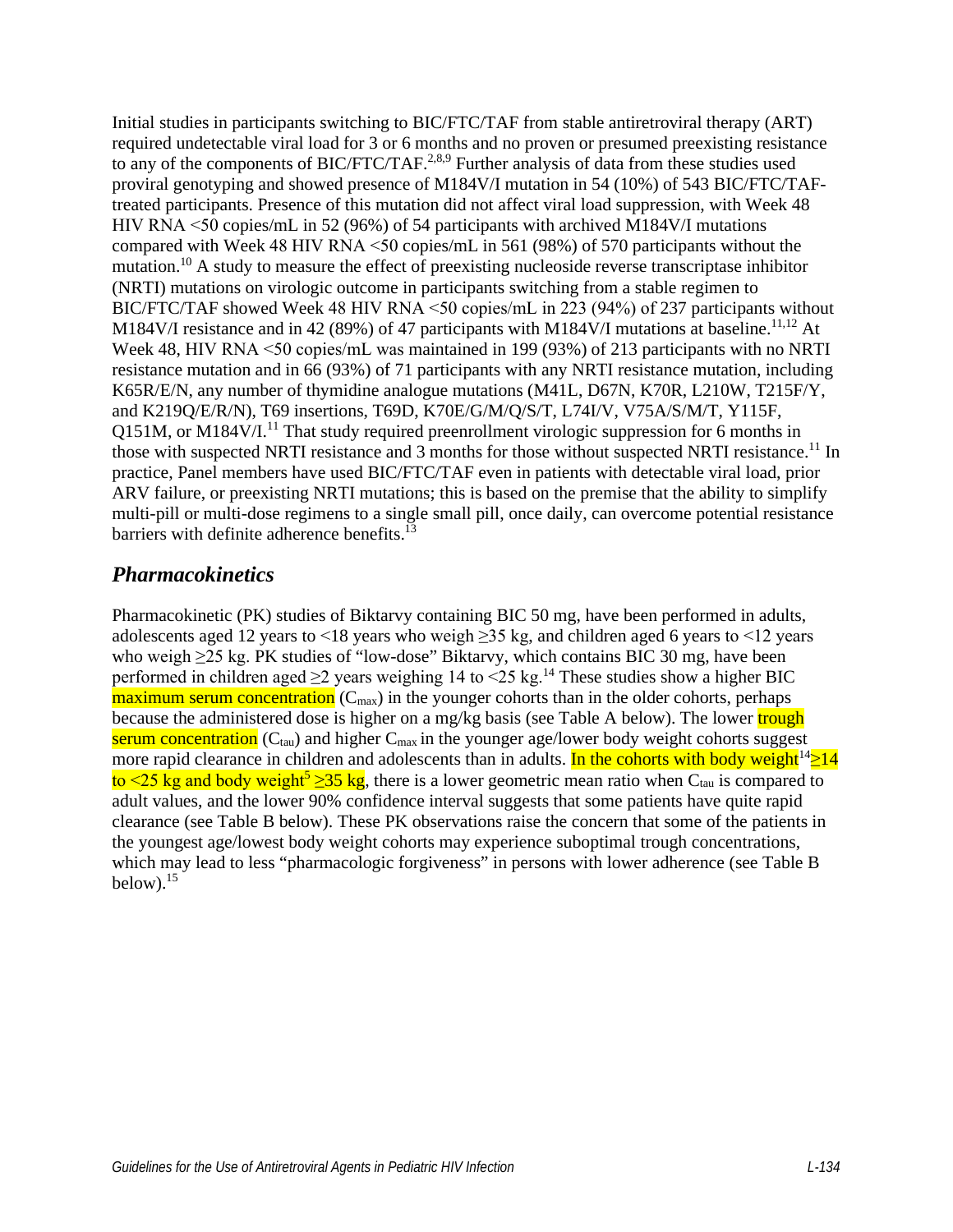**Table A. Bictegravir Pharmacokinetics in Children, Adolescents, and Adults with HIV**

| <b>PK Parameters</b>                            | Children<br>Aged $\geq$ Years and<br>Weighing $\geq$ 14 to<br>$<$ 25 kg <sup>14</sup> | Children<br>Aged 6 Years to<br><12 Years and<br>Weighing $\geq$ 25 kg <sup>5</sup> | <b>Adolescents</b><br>Aged 12 Years to<br><18 Years and<br>Weighing $\geq$ 35 kg <sup>5</sup> | Adults <sup>2</sup> |
|-------------------------------------------------|---------------------------------------------------------------------------------------|------------------------------------------------------------------------------------|-----------------------------------------------------------------------------------------------|---------------------|
| Dose (mg)                                       | 30                                                                                    | 50                                                                                 | 50                                                                                            | 50                  |
| Dose for Lowest Weight<br>in the Cohort (mg/kg) | 2.14                                                                                  | 2                                                                                  | 1.43                                                                                          | 1.25a               |
| AUC <sub>tau</sub> ng h/mL<br>Mean (CV%)        | 109,000 (24)                                                                          | 128,000 (28)                                                                       | 89,100(31)                                                                                    | 102,000 (26.9)      |
| $C_{\text{max}}$ ng/mL<br>Mean (CV%)            | 10,100 (21)                                                                           | 9,460 <sup>(24)</sup>                                                              | 6,240(27)                                                                                     | 6,150(22.9)         |
| Ctau ng/mL<br>Mean (CV%)                        | 2,000(78)                                                                             | 2,360(39)                                                                          | 1780(44)                                                                                      | 2,610(35)           |

<sup>a</sup> This dose was calculated using 40 kg as the lowest weight for adults.

Key: AUC<sub>tau</sub> = area under the concentration time curve over the dosing interval; C<sub>max</sub> = maximum serum concentration;  $C_{tau}$  = trough serum concentration at the end of the dosing interval;  $CV = coefficient$  of variation;  $PK = parameter$ 

**Table B. Bictegravir Pharmacokinetics in Children and Adolescents with HIV**

| <b>Cohort Characteristics</b>                                   | Dose<br>(mq) | Dose for Lowest<br><b>Weight in Cohort</b><br>(mg/kg) | GMR% (90% CI) Compared to Adult Values <sup>a</sup> |                                            |                     |
|-----------------------------------------------------------------|--------------|-------------------------------------------------------|-----------------------------------------------------|--------------------------------------------|---------------------|
|                                                                 |              |                                                       | AUC <sub>tau</sub>                                  | C <sub>max</sub>                           | C <sub>tau</sub>    |
| Aged ≥2 Years and<br>Weighing $\geq$ 14 to <25 kg <sup>14</sup> | 30           | 2.14                                                  | 109 (96.7, 122)                                     | 166 (149, 184)                             | 67.7 (49.6, 92.4)   |
| Aged 6 Years to <12 Years<br>and Weighing ≥25 kg <sup>5</sup>   | 50           | 2                                                     | 125 (1 <mark>17</mark> –134)                        | 1 <mark>53</mark> (143–1 <mark>63</mark> ) | 88.9 (80.6-98.0)    |
| Aged 12 Years to <18 Years<br>and Weighing ≥35 kg <sup>5</sup>  | 50           | 1.43                                                  | 86 (80– <mark>93</mark> )                           | 100 (94-107)                               | $65.4(58.3 - 73.3)$ |

a In this table, child and adolescent pharmacokinetic (PK) values are compared to the PK values of adults who received bictegravir 50 mg. The dose for the lowest weight in the adult cohort was 1.25 mg/kg; this was calculated using 40 kg as the lowest weight for adults.

Key: AUC<sub>tau</sub> = area under the concentration time curve over the dosing interval; C<sub>max</sub> = maximum serum concentration;  $C_{\text{tau}}$  = trough serum concentration at the end of the dosing interval;  $CI$  = confidence interval; GMR = geometric mean ratio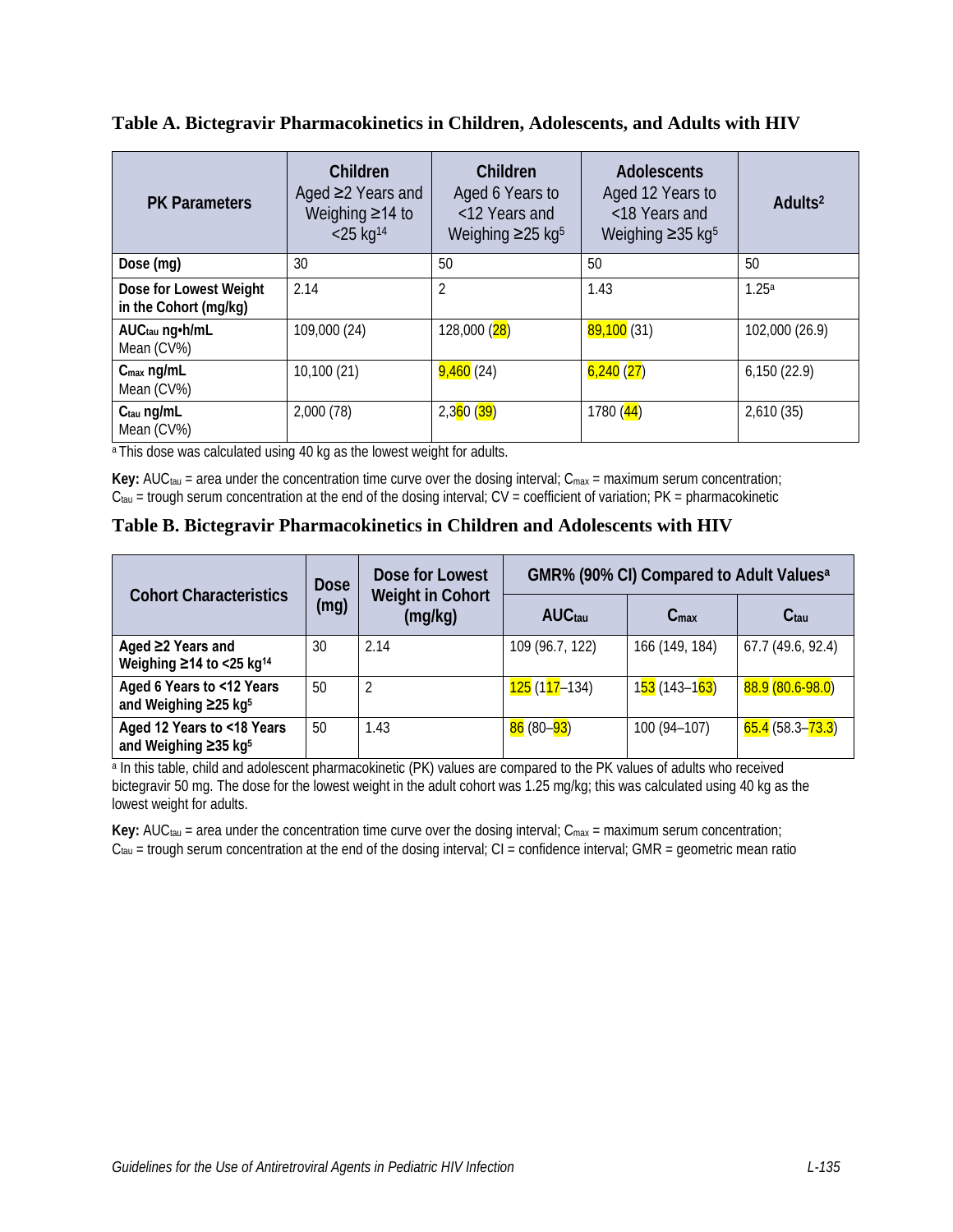## *Use of Biktarvy in Children and Adolescents Weighing ≥25 kg*

BIC 50 mg/FTC 200 mg/TAF 25 mg (Biktarvy) was administered to adolescents aged 12 years to  $\leq$ 18 years who weighed  $\geq$ 35 kg (maximum body weight 56.1 kg) and who had had viral loads of <50 copies/mL for ≥6 months on their previous ARV regimens. The drug was well tolerated, and was associated with a fall in eGFR similar to that seen in adults. This decrease in eGFR was considered to be from changes in tubular secretion of creatinine and was not a true change in glomerular function. In comparing cohorts of children (body weight ≥14 kg to <25 kg) and adolescents (body weight  $\geq$ 35 kg) to adult cohorts the geometric mean ratio of C<sub>tau</sub> was noted to be lower (see Tables A and B above). All 50 participants in the study had viral loads <50 copies/mL at Week 24, and 49 of 50 had viral loads <50 copies/mL at week 48.<sup>5</sup>

BIC 50 mg/FTC 200 mg/TAF 25 mg was administered to children aged 6 years to <12 years who weighed  $\geq$ 25 kg and who had had viral loads <50 copies/mL for  $\geq$ 6 months on their current ARV regimens.<sup>[5](#page-6-4)</sup> Despite a high AUC and C<sub>max</sub> (see Table A above), the drug combination was well tolerated, with a fall in eGFR similar to that seen in adult studies. One participant stopped the study  $d\text{rug because of in}$  and anxiety. The geometric mean ratio of  $C_{tau}$  compared with adult values (see Table B above) showed trough concentrations similar to those seen in adults.<sup>[5](#page-6-4)</sup> All 50 participants in the study had viral loads <50 copies/mL at Week 24 and 49 of 50 had viral loads <50 copies/mL at Week  $48.5$  $48.5$ 

## *Use of Biktarvy in Children Weighing ≥14 to <25 kg*

Biktarvy tablets consisting of BIC 30 mg/FTC 120 mg/TAF15 mg were administered to children aged  $\geq$ 2 years weighing  $\geq$ 14 to <25 kg and who had viral load <50 copies/mL on stable ART. PK evaluation showed high AUC and  $C_{\text{max}}$ , similar to those in patients aged 6 years to <12 years who weighed  $\geq$ 25 kg, a similarly low C<sub>tau</sub> (see Table A above), and a lower geometric mean ratio when  $C<sub>tau</sub>$  was compared with adult values (see Table B above).<sup>14</sup> In general, the low-dose tablet was well tolerated over  $\frac{55}{5}$  weeks in the  $\frac{22}{5}$  children studied.<sup>16</sup> Adverse events considered related to the study drug included transient neutropenia ( $n = 2$ ) and abdominal pain ( $n = 3$ ).<sup>16</sup> At 24 weeks, the median change in CD4 cell count was  $-\frac{100}{100}$  cells/ $\mu$ L, and the change in CD4 percentage was +0.5%. HIV RNA at  $\leq$ 50 copies/mL was maintained in 20 of 22 participants at 24 weeks.<sup>[16](#page-7-5)</sup>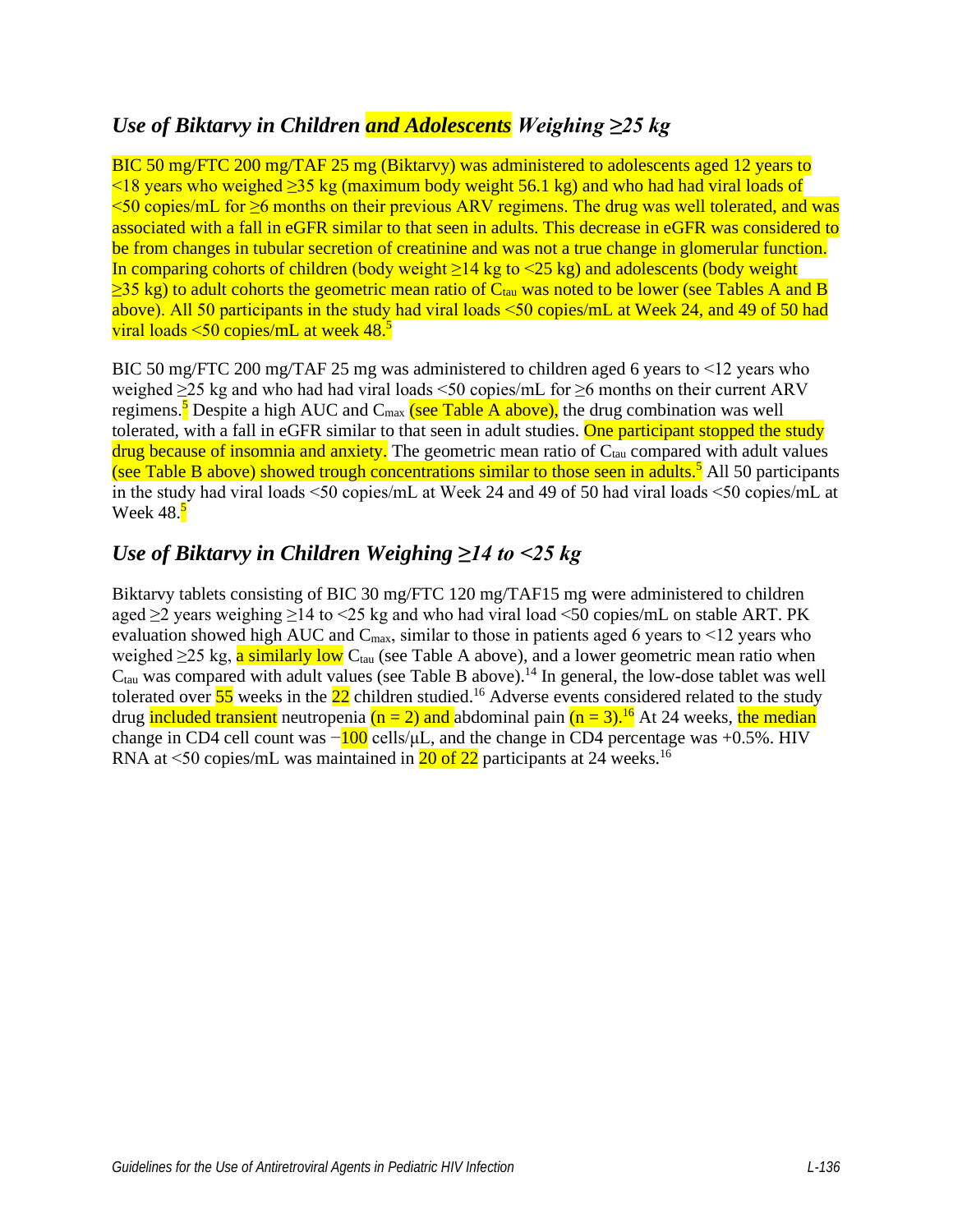### **References**

- <span id="page-6-0"></span>1. Custodio J, West SK, Collins S, et al. Pharmacokinetics of bictegravir administered twice daily in combination with rifampin. Presented at: Conference on Retroviruses and Opportunistic Infections; 2018. Boston, MA. Available at: [http://www.croiconference.org/sessions/pharmacokinetics-bictegravir-administered-twice](http://www.croiconference.org/sessions/pharmacokinetics-bictegravir-administered-twice-daily-combination-rifampin)[daily-combination-rifampin.](http://www.croiconference.org/sessions/pharmacokinetics-bictegravir-administered-twice-daily-combination-rifampin)
- <span id="page-6-1"></span>2. Biktarvy (bictegravir/emtricitabine/tenofovir alafenamide) [package insert]. Food and Drug Administration. 2021. Available at: [https://www.accessdata.fda.gov/drugsatfda\\_docs/label/2021/210251s008lbl.pdf.](https://www.accessdata.fda.gov/drugsatfda_docs/label/2021/210251s008lbl.pdf)
- <span id="page-6-2"></span>3. Rock AE, DeMarais PL, Vergara-Rodriguez PT, Max BE. HIV-1 virologic rebound due to coadministration of divalent cations and bictegravir. *Infect Dis Ther*. 2020;9(3):691-696. Available at: [https://www.ncbi.nlm.nih.gov/pubmed/32623580.](https://www.ncbi.nlm.nih.gov/pubmed/32623580)
- <span id="page-6-3"></span>4. Hayes E, Derrick C, Smalls D, Smith H, Kremer N, Weissman S. Short-term adverse events with BIC/FTC/TAF: postmarketing study. *Open Forum Infect Dis*. 2020;7(9):ofaa285. Available at: [https://www.ncbi.nlm.nih.gov/pubmed/32908943.](https://www.ncbi.nlm.nih.gov/pubmed/32908943)
- <span id="page-6-4"></span>5. Gaur AH, Cotton MF, Rodriguez CA, et al. Fixed-dose combination bictegravir, emtricitabine, and tenofovir alafenamide in adolescents and children with HIV: week 48 results of a single-arm, open-label, multicentre, phase 2/3 trial. *Lancet Child Adolesc Health*. 2021;5(9):642-651. Available at: [https://www.ncbi.nlm.nih.gov/pubmed/34302760.](https://www.ncbi.nlm.nih.gov/pubmed/34302760)
- <span id="page-6-5"></span>6. Gallant JE, Thompson M, DeJesus E, et al. Antiviral activity, safety, and pharmacokinetics of bictegravir as 10-day monotherapy in HIV-1-infected adults. *J Acquir Immune Defic Syndr*. 2017;75(1):61-66. Available at: [https://www.ncbi.nlm.nih.gov/pubmed/28196003.](https://www.ncbi.nlm.nih.gov/pubmed/28196003)
- <span id="page-6-6"></span>7. Gallant J, Lazzarin A, Mills A, et al. Bictegravir, emtricitabine, and tenofovir alafenamide versus dolutegravir, abacavir, and lamivudine for initial treatment of HIV-1 infection (GS-US-380-1489): a double-blind, multicentre, phase 3, randomised controlled non-inferiority trial. *Lancet*. 2017;390(10107):2063-2072. Available at: [https://www.ncbi.nlm.nih.gov/pubmed/28867497.](https://www.ncbi.nlm.nih.gov/pubmed/28867497)
- <span id="page-6-7"></span>8. Daar ES. Virology and immunology of acute HIV type 1 infection. *AIDS Res Hum Retroviruses*. 1998;14 Suppl 3:S229-234. Available at: [http://www.ncbi.nlm.nih.gov/pubmed/9814948.](http://www.ncbi.nlm.nih.gov/pubmed/9814948)
- <span id="page-6-8"></span>9. Molina JM, Ward D, Brar I, et al. Switching to fixed-dose bictegravir, emtricitabine, and tenofovir alafenamide from dolutegravir plus abacavir and lamivudine in virologically suppressed adults with HIV-1: 48 week results of a randomised, double-blind, multicentre, active-controlled, phase 3, non-inferiority trial. *Lancet HIV*. 2018;5(7):e357-e365. Available at: [https://www.ncbi.nlm.nih.gov/pubmed/29925489.](https://www.ncbi.nlm.nih.gov/pubmed/29925489)
- <span id="page-6-9"></span>10. Andreatta K, Willkom M, Martin R, et al. Switching to bictegravir/emtricitabine/tenofovir alafenamide maintained HIV-1 RNA suppression in participants with archived antiretroviral